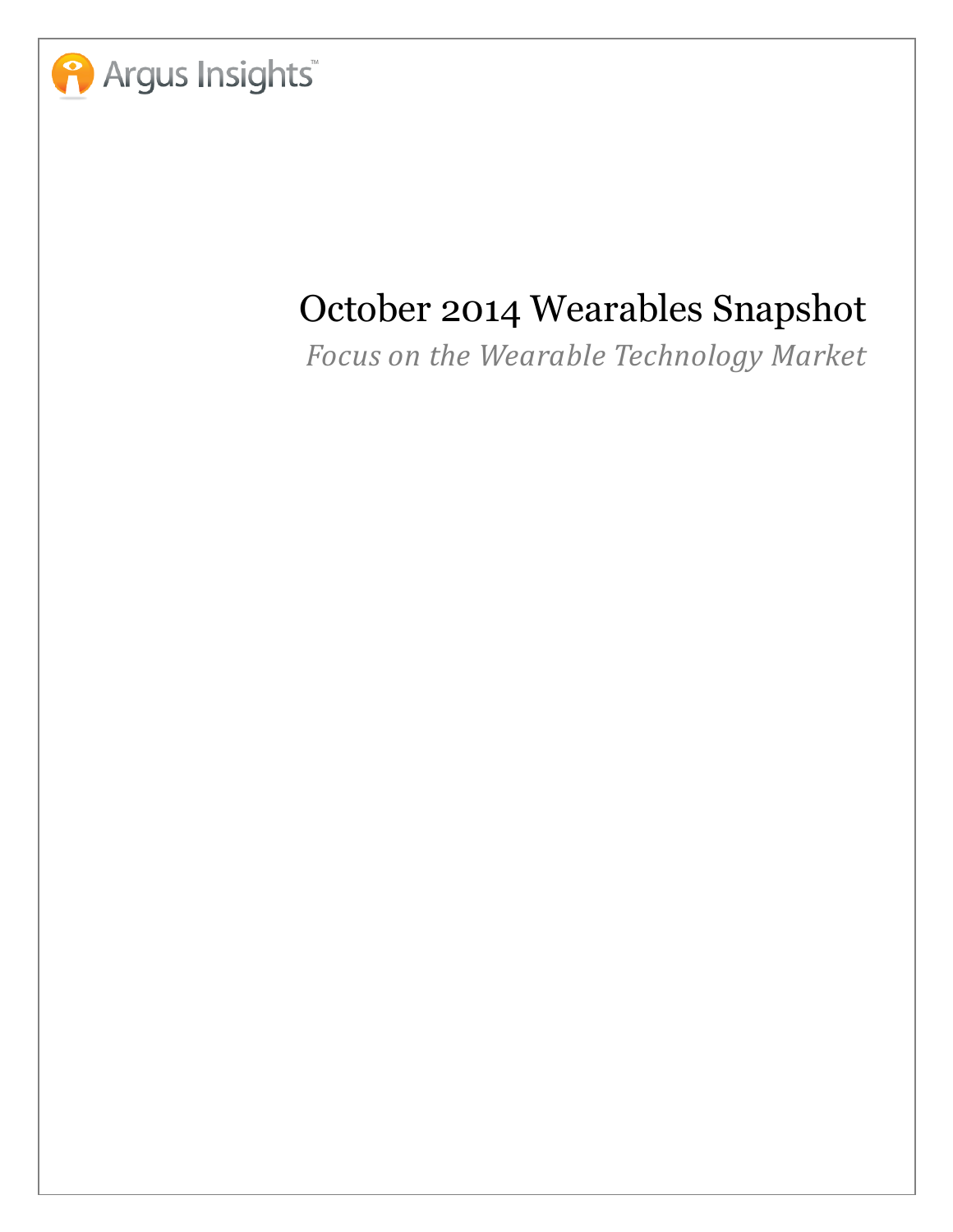#### Executive Summary

Fitbit continues to rule the Wearables Market, but other brands are creeping into their mindshare. Consumer attention tends to be focused around a select few, popular brands, but innovative products are demanding notice. Motorola boomed into the market with their Moto 360 smartwatch, and quickly became the most delightful brand. Consumers were the happiest buying their wearables from Staples this month, but Best Buy has a steadier stream of positive promoters. With all the different features available in various classes of wearables, the options are plentiful. Consumers are interested in capabilities such as sleep monitoring, but are confused about how to use the data their devices capture. The Wearables Market is definitely growing, but consumers expect more innovation and accuracy, along with style and functionality. The looming presence of the Apple Watch weighs heavily on consumer interaction with other brands in the months before its release, but new products from the likes of Fitbit, Microsoft, and Motorola, are demanding attention in the mean time.

## Key Questions to be Answered

- Which brands are leading the market in terms of consumer engagement? Which are lagging behind? Why?
- Which retailers are winning the hearts and minds of Wearable consumers? What brands and products are driving this?
- How are consumers responding to sleep monitoring functions? How can this be improved?
- Why and how did the Motorola Moto 360 gain so many positive promoters? How is it better and worse than other smartwatches currently on the market?
- What topics are driving Wearables conversation in social media? What brands and products are influencing this conversation?

## Table of Contents

- **Executive Summary**
- Key Questions to be Answered
- Evolution of Interest in the Most Discussed Brands
- Brand Summary: Motorola Wins Promoters
- Retailer Summary
- **Peek & Focus Only**
- Attribute Spotlight: Sleep Monitoring
- **Peek & Focus Only**
- Brand to Watch: Moto 360
- Social Summary: Fitness v. Health & Apple v. Everyone
- Key Takeaways